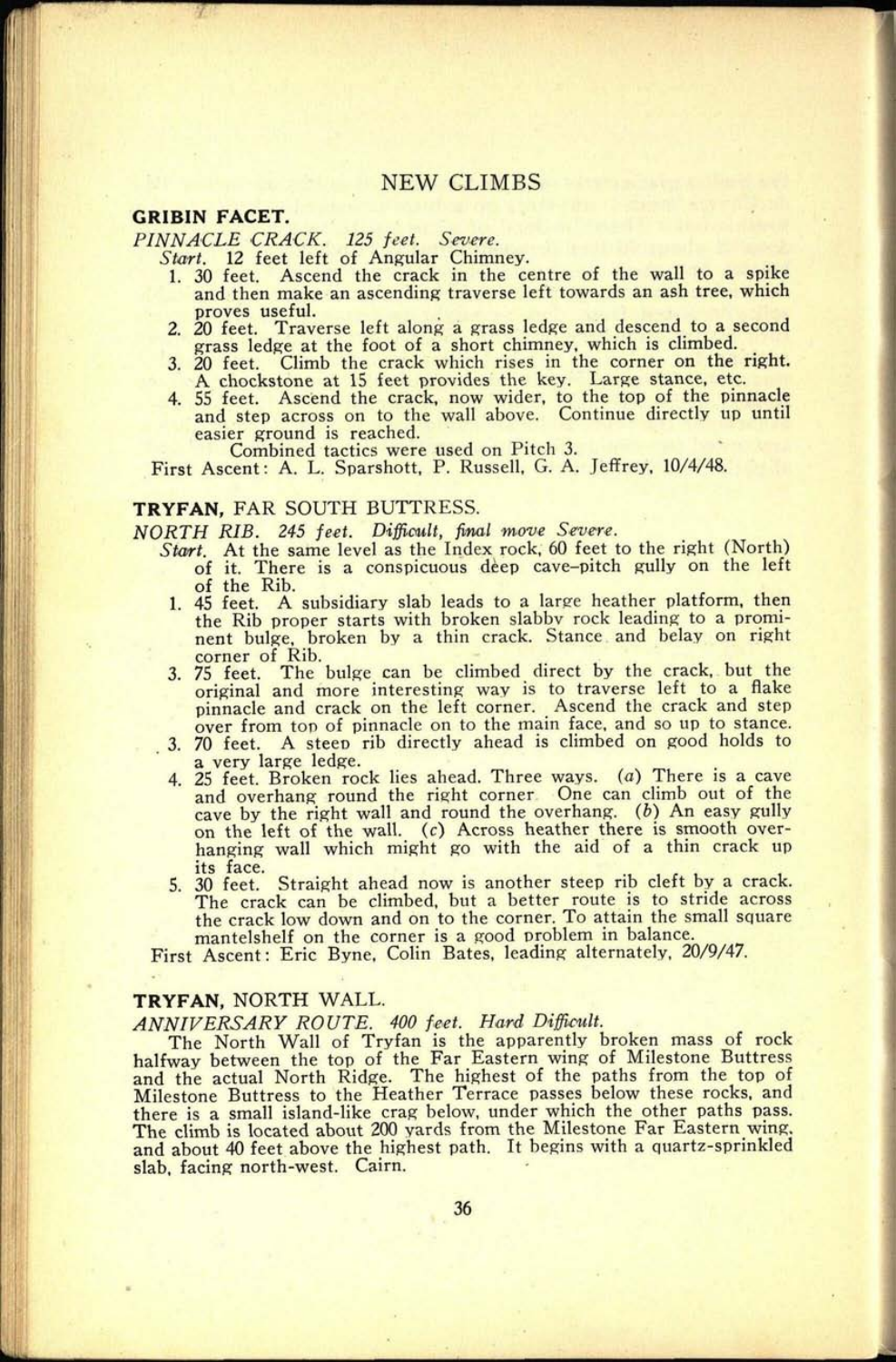- *Start.* At a little gully with a narrow slabby rib on its left, the base of which is well sprinkled with quartz. 1. 45 feet. From the bed of the gully step left on to the slab and up the centre to a good ledge at the top.
- 2. 80 feet. Easy ground for 10 feet to slabby steps with a crack in corner on right. Climb the crack for 70 feet to a large heather ledge near the prominent flake pinnacle. There is a big slab, quartz-mottled, inclined at a nice angle.<br>3. 60 feet. Up the slab by small but obvious holds to
- 
- 3. 60 feet. Up the slab by small but obvious holds to a cairn at top. 4. 60 feet of miscellaneous amusements. Walk 30 feet across an open gully to a short crack. It leads to a cave under a huge<br>boulder. A crawl through the cave leads to another big boulder<br>and a cairn at the base of a rock wall.<br>5. 40 feet. The wall provides a shallow open groove. Start
- the left and traverse right, using a flake crack for the hands. The groove leads to a small recess at the base of another flake crack.<br>6. 40 feet. Up the crack to a heather ledge with a quartz slab on the left. Cairn.
- 
- 7. 30 feet. Avoid the slab and ascend directly up steep broken rock.<br>8. 25 feet. A steep wall immediately ahead is split by a severe crack.<br>Climb the wall 4 feet left of the crack to a grass ledge.<br>9. 35 feet. A delicate w
- 
- 

First complete ascent: Eric Byne, Paul Russell, Colin Bates, leading in turn, 26/9/48.

# **TRYFAN,** CENTRAL BUTTRESS.

**51. 0138**

*NORTHERN RIB. 500 fe-et. Very Difficult.*

- *Start.* On Heather Terrace between North Gully and Little Gully is a large flat-topped boulder. The climb starts opposite the boulder, using a crack by a small detached flake.
	- 1. 45 feet. Ascend the crack. Step left into a groove at 35 feet and climb to a large grass terrace. Walk 30 feet to a prominent chimney in the buttress above.
	- 2. 50 feet. Ascend the chimney and continue to a small grass ledge<br>below a slab. Small spike belav high on left.<br>3. 25 feet. Climb the slab past the belay to thread belay at the foot<br>of the wall above (left centre).<br>4. 60
	-
	-
	- the rib on the left which overlooks Little Gully.<br>5. 95 feet. Descend to the small col and then easily up the rib straight<br>ahead. Belays, etc., en route. Easy ground is reached above and on the right; but on left, across the top of Little Gully, there is a mossy wall. Cairn.
	- 6. 20 feet. Ascend the steep wall (12 feet) to a grassy rake leading<br>to the right. At 8 feet there is a spike belay in a corner on<br>left. Walk up the rake to the foot of a rib on the right which<br>is split by a prominent chi
	-
	-
	-
	- From a rather insecure block on the left.<br>10. 25 feet. Continue in the same line up a steep wall and move left<br>at the top. Flake belay below corner.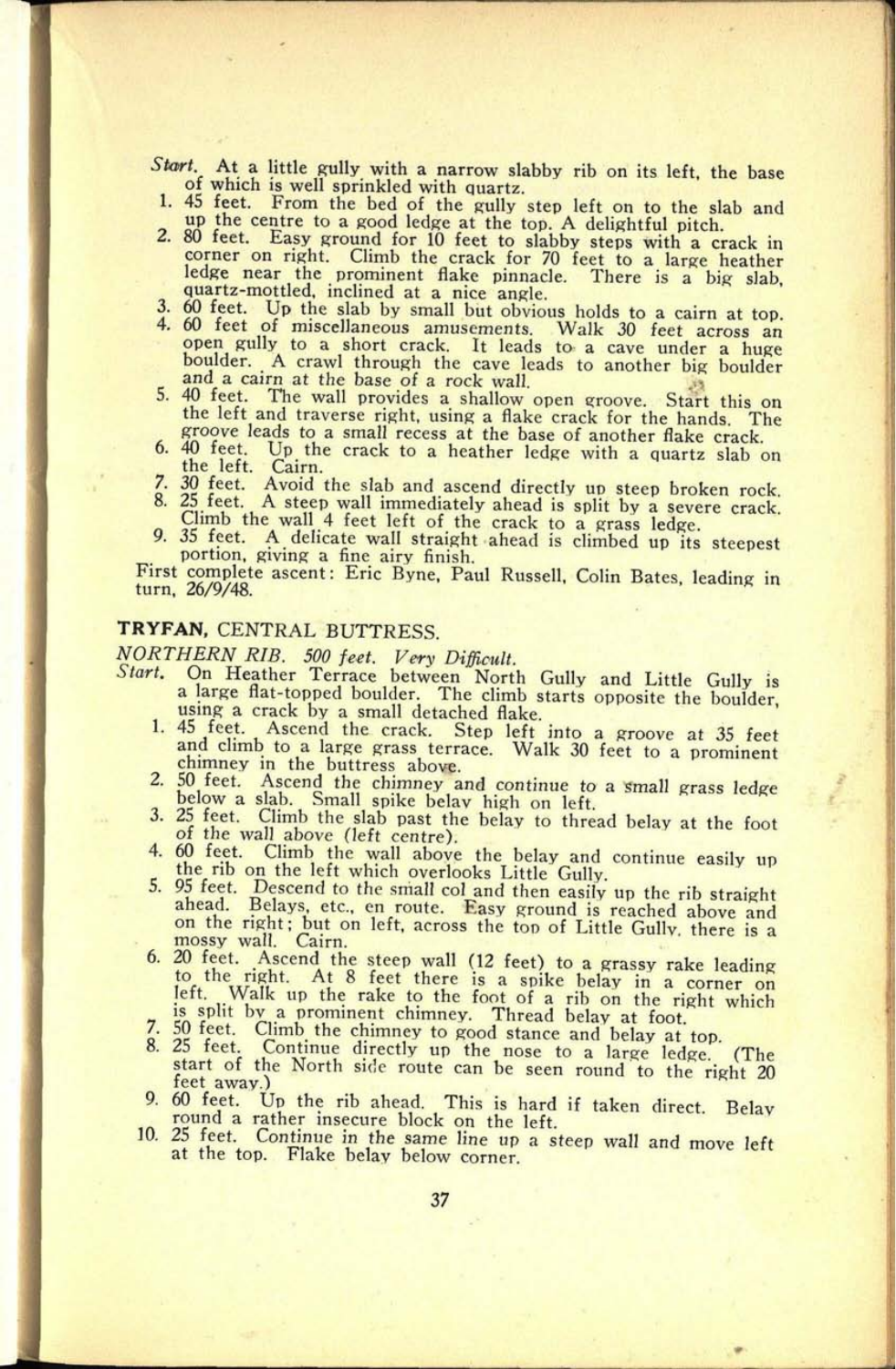- 11. 45 feet. Up the corner, awkward at IS feet, to the foot of a wall which constitutes the third pitch of the North Side route.
	- -
	- At this point there are three alternatives: *(a)* Continue up North Side route. *(b)* Make a slightly descending traverse left to join Crevassed Rib.

(c) Traverse right on to easy ground.

First Ascent: P. Russell, G. A. Jeffrey. A. L. Sparshott, 18/9/48. Second Ascent: P. Rusell, A. L. Sparshott, C. R. Bates, 25/9/48.

Note. The route described above is that taken on the second ascent. On the first ascent a less interesting rib to the left of pitches 7 and 8 was climbed.

## **CLOGWYN Y GEIFR.** DEVIL'S KITCHEN.

- *PILGRIM'S PROGRESS. 170 feet. Hard Severe. Start.* On the left wall directly opposite the start of Advocate's Wall.
	- 1. 100 feet. Traverse diagonally left about 70 feet to reach a prominent chimney which splits the left wall. Ascend the chimney to a large chockstone. 2. 70 feet. Continue up the chimney. First Ascent: P. Shipley-Taylor, R. G. Morsley, P. Russell, G. Brittain, 16/5/48.

## **DERBYSHIRE: BRASSINGTON ROCKS.**

On these Rocks, which have long been a favourite climbing-ground<br>of the M.A.M., a number of climbs have been made by members of<br>the Association since the appearance of the last Guide in a 1934<br>Mountaineering Journal. Mr. E these, which until now have not been published or recorded.

### *IVY TOWER DIRECT. Very Severe.*

This is the Tower which forms the final pitch on the "Long Climb," on East Hill. The usual route is up the right-hand corner. The Direct Route goes up the centre of the face. The rock is very smooth; occasional small round holes provide just sufficient hold for a finger or tricouni. It is doubtful whether the route would go in rubbers.

First Ascent: Eric Byne, Sten Lindhardt, Ivy Byne, 31/8/41.

Above the Ivy Tower is the Upper Tier.

#### Here is

*ELDERBERRY -CRACK. Very Diffidut.*

Three feet left of Savoy Crack. The remains of the tree can be seen. First Ascent: Eric Byne, Harold Restall, 31/8/41.

*ANGEL'S CRAWL. Very Sever\* (Delicate).*

The face on the immediate left of Elderberry Crack is very steep. Begin at the lower left-hand corner. Work a little to the right and then up the almost vertical face as directly as possible. First Ascent: Eric Byne, Jack A. Best, Easter 1935.

*SMOOTH CHIMNEY VARIATION, Very Difficult.* The chimney itself is about 12 feet to the left of Angel's Crawl. S'tart 3 feet left of the Chimney and climb the smooth face, using the small round incut holds until an overhang is reached. The pull over the corner of this is trying.

First Ascent: Eric Byne, George Restall, 18/11/34.

Well away to the left is the famous Brassington Crack, usually climbed by using the Crack and the face on its left. A harder and better route is